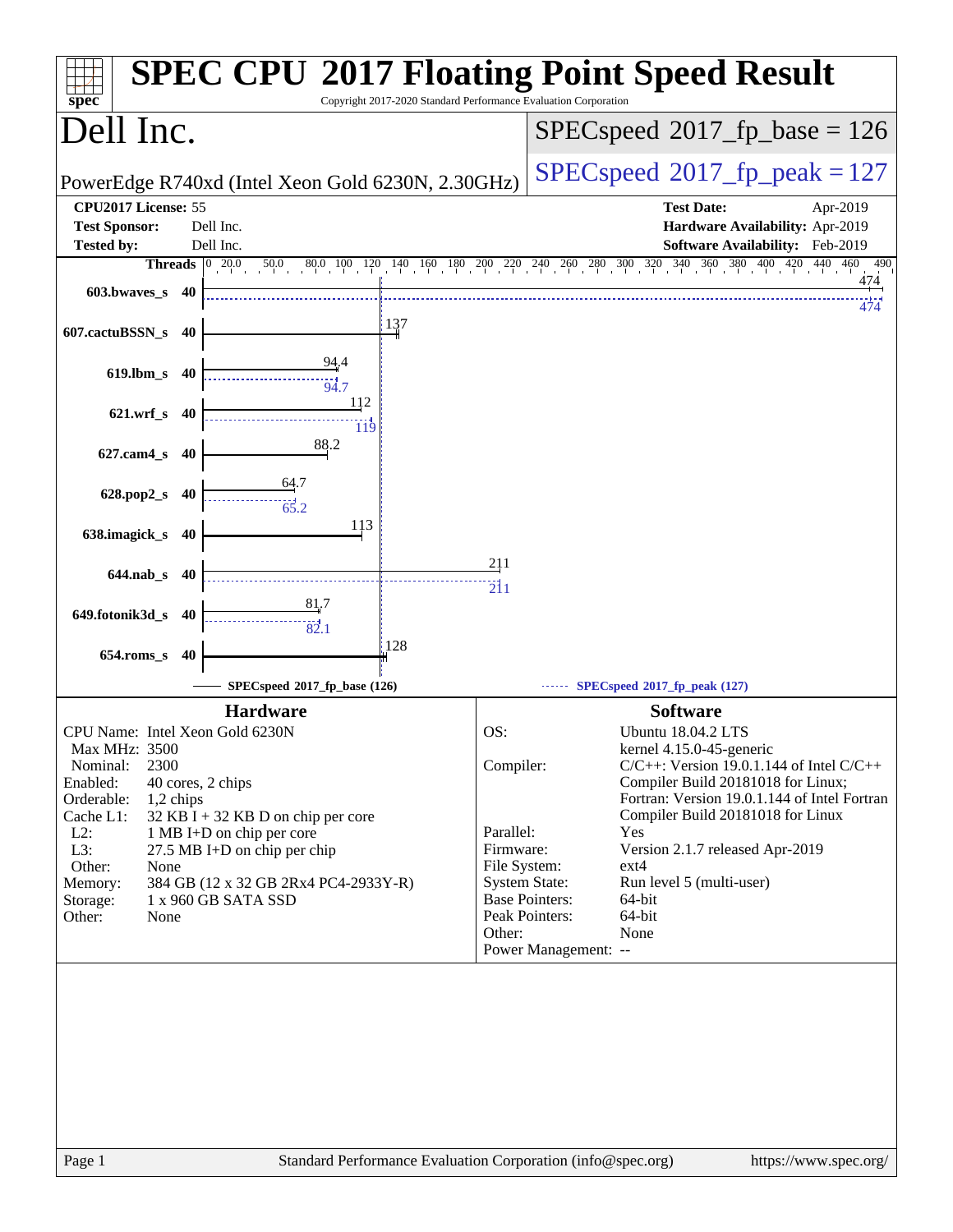| <b>SPEC CPU®2017 Floating Point Speed Result</b><br>$spec*$<br>Copyright 2017-2020 Standard Performance Evaluation Corporation |                |                |              |                |       |                |              |                |                |                   |                |              |                                        |              |
|--------------------------------------------------------------------------------------------------------------------------------|----------------|----------------|--------------|----------------|-------|----------------|--------------|----------------|----------------|-------------------|----------------|--------------|----------------------------------------|--------------|
| Dell Inc.<br>$SPEC speed^{\circ}2017$ fp base = 126                                                                            |                |                |              |                |       |                |              |                |                |                   |                |              |                                        |              |
| $SPEC speed^{\circ}2017$ _fp_peak = 127<br>PowerEdge R740xd (Intel Xeon Gold 6230N, 2.30GHz)                                   |                |                |              |                |       |                |              |                |                |                   |                |              |                                        |              |
| CPU2017 License: 55                                                                                                            |                |                |              |                |       |                |              |                |                | <b>Test Date:</b> |                |              | Apr-2019                               |              |
| <b>Test Sponsor:</b>                                                                                                           | Dell Inc.      |                |              |                |       |                |              |                |                |                   |                |              | Hardware Availability: Apr-2019        |              |
| <b>Tested by:</b>                                                                                                              | Dell Inc.      |                |              |                |       |                |              |                |                |                   |                |              | <b>Software Availability:</b> Feb-2019 |              |
| <b>Results Table</b>                                                                                                           |                |                |              |                |       |                |              |                |                |                   |                |              |                                        |              |
|                                                                                                                                |                |                |              | <b>Base</b>    |       |                |              |                |                |                   | Peak           |              |                                        |              |
| <b>Benchmark</b>                                                                                                               | <b>Threads</b> | <b>Seconds</b> | <b>Ratio</b> | <b>Seconds</b> | Ratio | <b>Seconds</b> | <b>Ratio</b> | <b>Threads</b> | <b>Seconds</b> | <b>Ratio</b>      | <b>Seconds</b> | <b>Ratio</b> | <b>Seconds</b>                         | <b>Ratio</b> |
| 603.bwaves_s                                                                                                                   | 40             | 122            | 483          | 125            | 474   |                |              | 40             | 124            | 474               | 122            | 482          |                                        |              |
| 607.cactuBSSN s                                                                                                                | 40             | 120            | 139          | 121            | 137   |                |              | 40             | 120            | 139               | 121            | 137          |                                        |              |
| 619.lbm s                                                                                                                      | 40             | 54.8           | 95.6         | 55.5           | 94.4  |                |              | 40             | 54.9           | 95.4              | 55.3           | 94.7         |                                        |              |
| $621.wrf$ s                                                                                                                    | 40             | 118            | 112          | 118            | 112   |                |              | 40             | 111            | <b>119</b>        | 111            | 120          |                                        |              |
| $627.cam4$ s                                                                                                                   | 40             | <b>100</b>     | 88.2         | 100            | 88.4  |                |              | 40             | 100            | 88.2              | 100            | 88.4         |                                        |              |
| $628.pop2_s$                                                                                                                   | 40             | 183            | 64.9         | 184            | 64.7  |                |              | 40             | 182            | 65.2              | 181            | 65.5         |                                        |              |
| 638.imagick_s                                                                                                                  | 40             | 128            | 113          | 128            | 113   |                |              | 40             | 128            | 113               | 128            | <b>113</b>   |                                        |              |
| $644$ .nab s                                                                                                                   | 40             | 82.9           | 211          | 82.9           | 211   |                |              | 40             | 82.9           | 211               | 82.9           | 211          |                                        |              |
| 649.fotonik3d_s                                                                                                                | 40             | 110            | 83.0         | 112            | 81.7  |                |              | 40             | 110            | 82.8              | 111            | 82.1         |                                        |              |
| 654.roms_s                                                                                                                     | 40             | 123            | 128          | 121            | 130   |                |              | 40             | 123            | 128               | 121            | 130          |                                        |              |
| $SPECspeed*2017_fp\_base =$<br>126                                                                                             |                |                |              |                |       |                |              |                |                |                   |                |              |                                        |              |
| $SPECspeed*2017_fp\_peak =$<br>127                                                                                             |                |                |              |                |       |                |              |                |                |                   |                |              |                                        |              |
| Results appear in the order in which they were run. Bold underlined text indicates a median measurement.                       |                |                |              |                |       |                |              |                |                |                   |                |              |                                        |              |
| <b>Operating System Notes</b>                                                                                                  |                |                |              |                |       |                |              |                |                |                   |                |              |                                        |              |

Stack size set to unlimited using "ulimit -s unlimited"

#### **[General Notes](http://www.spec.org/auto/cpu2017/Docs/result-fields.html#GeneralNotes)**

Environment variables set by runcpu before the start of the run: KMP\_AFFINITY = "granularity=fine,compact" LD\_LIBRARY\_PATH = "/home/cpu2017/lib/ia32:/home/cpu2017/lib/intel64" OMP\_STACKSIZE = "192M"

 Binaries compiled on a system with 1x Intel Core i9-7900X CPU + 32GB RAM memory using Redhat Enterprise Linux 7.5 NA: The test sponsor attests, as of date of publication, that CVE-2017-5754 (Meltdown) is mitigated in the system as tested and documented. Yes: The test sponsor attests, as of date of publication, that CVE-2017-5753 (Spectre variant 1) is mitigated in the system as tested and documented. Yes: The test sponsor attests, as of date of publication, that CVE-2017-5715 (Spectre variant 2) is mitigated in the system as tested and documented. Transparent Huge Pages enabled by default Prior to runcpu invocation Filesystem page cache synced and cleared with: sync; echo 3> /proc/sys/vm/drop\_caches

#### **[Platform Notes](http://www.spec.org/auto/cpu2017/Docs/result-fields.html#PlatformNotes)**

 BIOS settings: ADDDC setting disabled Virtualization Technology disabled

**(Continued on next page)**

Page 2 Standard Performance Evaluation Corporation [\(info@spec.org\)](mailto:info@spec.org) <https://www.spec.org/>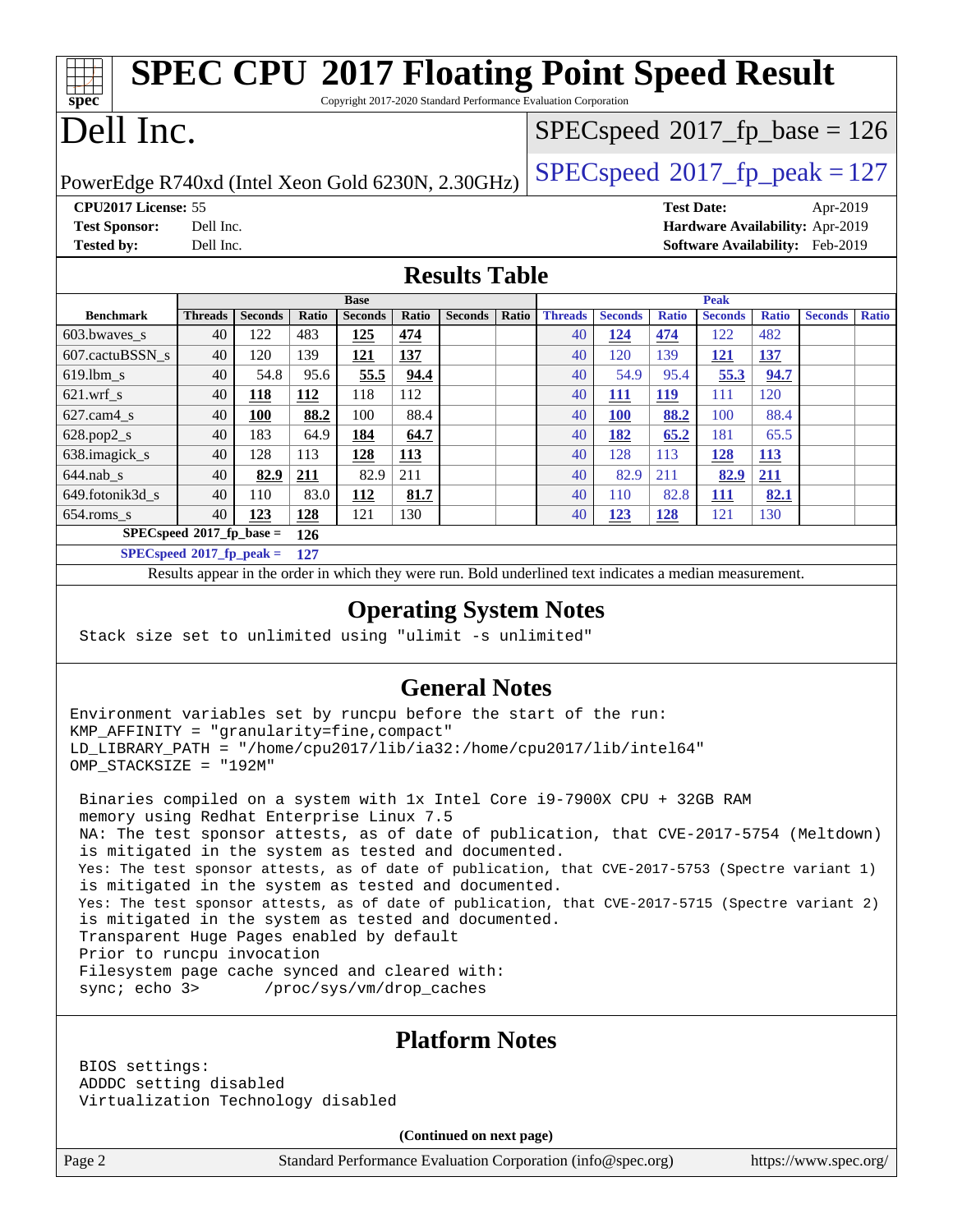| $spec^*$                                                                                                                                                                                                                                                                                  | Copyright 2017-2020 Standard Performance Evaluation Corporation                                                                                                                  | <b>SPEC CPU®2017 Floating Point Speed Result</b>                                                                                                                                                                                                                                                                |
|-------------------------------------------------------------------------------------------------------------------------------------------------------------------------------------------------------------------------------------------------------------------------------------------|----------------------------------------------------------------------------------------------------------------------------------------------------------------------------------|-----------------------------------------------------------------------------------------------------------------------------------------------------------------------------------------------------------------------------------------------------------------------------------------------------------------|
| Dell Inc.                                                                                                                                                                                                                                                                                 |                                                                                                                                                                                  | $SPEC speed^{\circ}2017$ fp base = 126                                                                                                                                                                                                                                                                          |
| PowerEdge R740xd (Intel Xeon Gold 6230N, 2.30GHz)                                                                                                                                                                                                                                         |                                                                                                                                                                                  | $SPEC speed^{\circ}2017$ fp peak = 127                                                                                                                                                                                                                                                                          |
| CPU2017 License: 55                                                                                                                                                                                                                                                                       |                                                                                                                                                                                  | <b>Test Date:</b><br>Apr-2019                                                                                                                                                                                                                                                                                   |
| <b>Test Sponsor:</b><br>Dell Inc.                                                                                                                                                                                                                                                         |                                                                                                                                                                                  | Hardware Availability: Apr-2019                                                                                                                                                                                                                                                                                 |
| Dell Inc.<br><b>Tested by:</b>                                                                                                                                                                                                                                                            |                                                                                                                                                                                  | Software Availability: Feb-2019                                                                                                                                                                                                                                                                                 |
|                                                                                                                                                                                                                                                                                           | <b>Platform Notes (Continued)</b>                                                                                                                                                |                                                                                                                                                                                                                                                                                                                 |
| DCU Streamer Prefetcher disabled                                                                                                                                                                                                                                                          |                                                                                                                                                                                  |                                                                                                                                                                                                                                                                                                                 |
| System Profile set to Custom<br>CPU Performance set to Maximum Performance<br>C States set to Autonomous                                                                                                                                                                                  |                                                                                                                                                                                  |                                                                                                                                                                                                                                                                                                                 |
| C1E disabled<br>Uncore Frequency set to Dynamic                                                                                                                                                                                                                                           |                                                                                                                                                                                  |                                                                                                                                                                                                                                                                                                                 |
| Energy Efficiency Policy set to Performance<br>Memory Patrol Scrub disabled<br>Logical Processor disabled                                                                                                                                                                                 |                                                                                                                                                                                  |                                                                                                                                                                                                                                                                                                                 |
| CPU Interconnect Bus Link Power Management disabled<br>PCI ASPM L1 Link Power Management disabled                                                                                                                                                                                         |                                                                                                                                                                                  |                                                                                                                                                                                                                                                                                                                 |
| Sysinfo program /home/cpu2017/bin/sysinfo<br>Rev: r5974 of 2018-05-19 9bcde8f2999c33d61f64985e45859ea9<br>running on intel-sut Mon Apr 8 14:20:44 2019                                                                                                                                    |                                                                                                                                                                                  |                                                                                                                                                                                                                                                                                                                 |
| SUT (System Under Test) info as seen by some common utilities.<br>For more information on this section, see                                                                                                                                                                               | https://www.spec.org/cpu2017/Docs/config.html#sysinfo                                                                                                                            |                                                                                                                                                                                                                                                                                                                 |
| From /proc/cpuinfo<br>"physical id"s (chips)<br>2<br>40 "processors"<br>cpu cores : 20<br>siblings : 20                                                                                                                                                                                   | model name : Intel(R) Xeon(R) Gold 6230N CPU @ 2.30GHz                                                                                                                           | cores, siblings (Caution: counting these is hw and system dependent. The following<br>excerpts from /proc/cpuinfo might not be reliable. Use with caution.)<br>physical 0: cores 0 1 2 3 4 8 9 10 11 12 16 17 18 19 20 24 25 26 27 28<br>physical 1: cores 0 1 2 3 4 8 9 10 11 12 16 17 18 19 20 24 25 26 27 28 |
| From 1scpu:<br>Architecture:<br>$CPU$ op-mode( $s$ ):<br>Byte Order:<br>CPU(s):<br>On-line CPU(s) list: $0-39$<br>Thread(s) per core:<br>$Core(s)$ per socket:<br>Socket(s):<br>NUMA node(s):<br>Vendor ID:<br>CPU family:<br>Model:<br>Model name:<br>Stepping:<br>CPU MHz:<br>BogoMIPS: | x86 64<br>$32$ -bit, $64$ -bit<br>Little Endian<br>40<br>1<br>20<br>2<br>2<br>GenuineIntel<br>6<br>85<br>$Intel(R) Xeon(R) Gold 6230N CPU @ 2.30GHz$<br>6<br>3403.992<br>4600.00 |                                                                                                                                                                                                                                                                                                                 |
|                                                                                                                                                                                                                                                                                           | (Continued on next page)                                                                                                                                                         |                                                                                                                                                                                                                                                                                                                 |
| Page 3                                                                                                                                                                                                                                                                                    | Standard Performance Evaluation Corporation (info@spec.org)                                                                                                                      | https://www.spec.org/                                                                                                                                                                                                                                                                                           |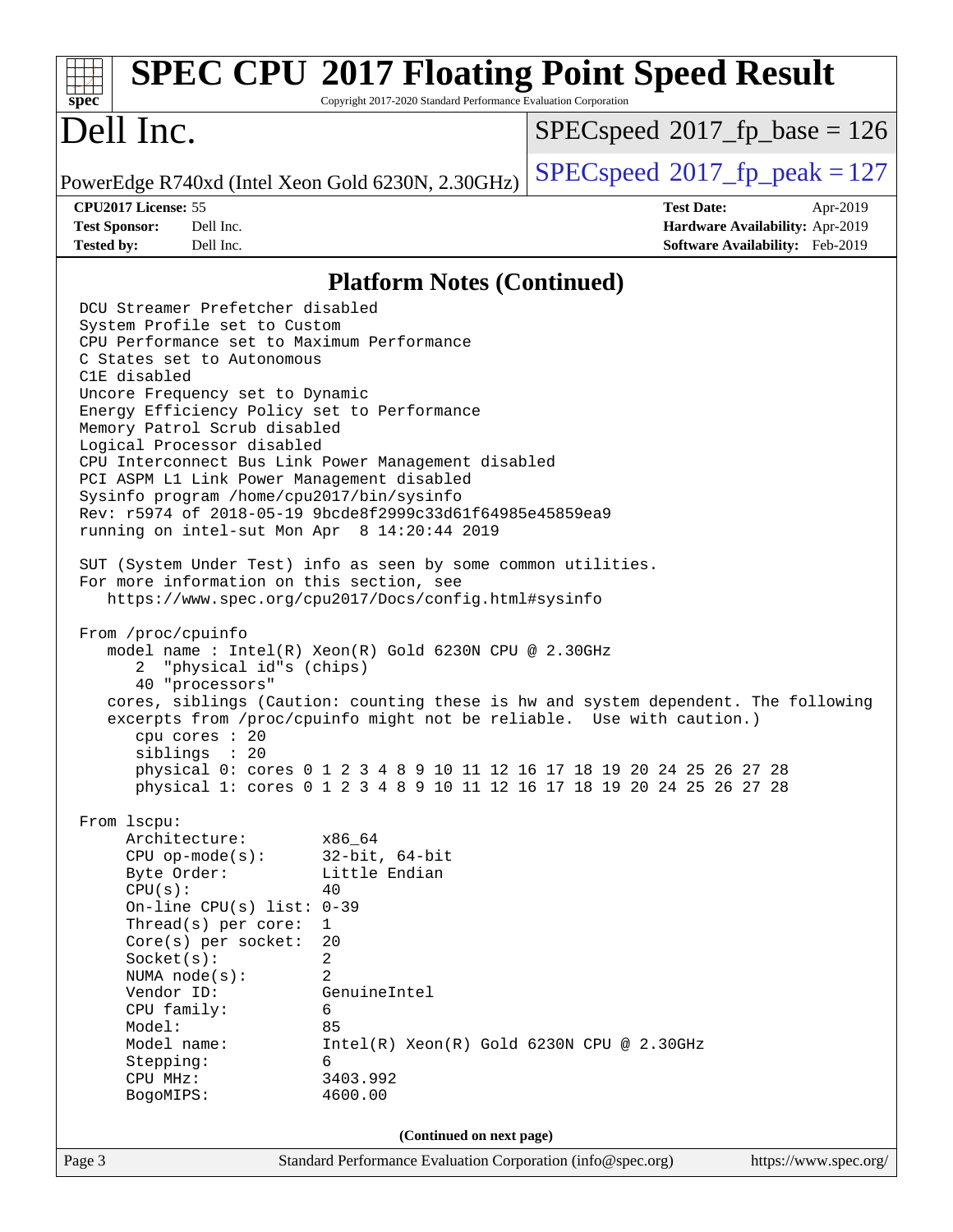| <b>SPEC CPU®2017 Floating Point Speed Result</b><br>Copyright 2017-2020 Standard Performance Evaluation Corporation<br>spec                                                                                                                                                                                                                                                                                                                                                                                                                                                                                                                                                                                                                                                                                                                                                                                                                                                                                                                                                                                                                                                                                                                                                                                                                                                                                                                                                                                                                                                                                                                                                                                                                                                                            |                                                                                                                                                                                                                         |  |  |  |  |
|--------------------------------------------------------------------------------------------------------------------------------------------------------------------------------------------------------------------------------------------------------------------------------------------------------------------------------------------------------------------------------------------------------------------------------------------------------------------------------------------------------------------------------------------------------------------------------------------------------------------------------------------------------------------------------------------------------------------------------------------------------------------------------------------------------------------------------------------------------------------------------------------------------------------------------------------------------------------------------------------------------------------------------------------------------------------------------------------------------------------------------------------------------------------------------------------------------------------------------------------------------------------------------------------------------------------------------------------------------------------------------------------------------------------------------------------------------------------------------------------------------------------------------------------------------------------------------------------------------------------------------------------------------------------------------------------------------------------------------------------------------------------------------------------------------|-------------------------------------------------------------------------------------------------------------------------------------------------------------------------------------------------------------------------|--|--|--|--|
| Dell Inc.                                                                                                                                                                                                                                                                                                                                                                                                                                                                                                                                                                                                                                                                                                                                                                                                                                                                                                                                                                                                                                                                                                                                                                                                                                                                                                                                                                                                                                                                                                                                                                                                                                                                                                                                                                                              | $SPEC speed^{\circ}2017\_fp\_base = 126$                                                                                                                                                                                |  |  |  |  |
| PowerEdge R740xd (Intel Xeon Gold 6230N, 2.30GHz)                                                                                                                                                                                                                                                                                                                                                                                                                                                                                                                                                                                                                                                                                                                                                                                                                                                                                                                                                                                                                                                                                                                                                                                                                                                                                                                                                                                                                                                                                                                                                                                                                                                                                                                                                      | $SPEC speed^{\circ}2017$ fp peak = 127                                                                                                                                                                                  |  |  |  |  |
| CPU2017 License: 55<br><b>Test Sponsor:</b><br>Dell Inc.<br><b>Tested by:</b><br>Dell Inc.                                                                                                                                                                                                                                                                                                                                                                                                                                                                                                                                                                                                                                                                                                                                                                                                                                                                                                                                                                                                                                                                                                                                                                                                                                                                                                                                                                                                                                                                                                                                                                                                                                                                                                             | <b>Test Date:</b><br>Apr-2019<br>Hardware Availability: Apr-2019<br>Software Availability: Feb-2019                                                                                                                     |  |  |  |  |
| <b>Platform Notes (Continued)</b>                                                                                                                                                                                                                                                                                                                                                                                                                                                                                                                                                                                                                                                                                                                                                                                                                                                                                                                                                                                                                                                                                                                                                                                                                                                                                                                                                                                                                                                                                                                                                                                                                                                                                                                                                                      |                                                                                                                                                                                                                         |  |  |  |  |
| Virtualization:<br>$VT - x$<br>L1d cache:<br>32K<br>Lli cache:<br>32K<br>L2 cache:<br>1024K<br>28160K<br>L3 cache:<br>NUMA node0 CPU(s):<br>NUMA $node1$ $CPU(s):$<br>Flags:<br>pat pse36 clflush dts acpi mmx fxsr sse sse2 ss ht tm pbe syscall nx pdpe1gb rdtscp<br>lm constant_tsc art arch_perfmon pebs bts rep_good nopl xtopology nonstop_tsc cpuid<br>aperfmperf pni pclmulqdq dtes64 monitor ds_cpl vmx smx est tm2 ssse3 sdbg fma cx16<br>xtpr pdcm pcid dca sse4_1 sse4_2 x2apic movbe popcnt aes xsave avx f16c rdrand<br>lahf_lm abm 3dnowprefetch cpuid_fault epb cat_13 cdp_13 invpcid_single ssbd mba ibrs<br>ibpb stibp ibrs_enhanced tpr_shadow vnmi flexpriority ept vpid fsgsbase tsc_adjust<br>bmil hle avx2 smep bmi2 erms invpcid rtm cqm mpx rdt_a avx512f avx512dq rdseed adx<br>smap clflushopt clwb intel_pt avx512cd avx512bw avx512vl xsaveopt xsavec xgetbvl<br>xsaves cqm_llc cqm_occup_llc cqm_mbm_total cqm_mbm_local dtherm ida arat pln pts pku<br>ospke avx512_vnni flush_l1d arch_capabilities<br>/proc/cpuinfo cache data<br>cache size : 28160 KB<br>From numactl --hardware WARNING: a numactl 'node' might or might not correspond to a<br>physical chip.<br>available: $2$ nodes $(0-1)$<br>node 0 cpus: 0 2 4 6 8 10 12 14 16 18 20 22 24 26 28 30 32 34 36 38<br>node 0 size: 191935 MB<br>node 0 free: 188741 MB<br>node 1 cpus: 1 3 5 7 9 11 13 15 17 19 21 23 25 27 29 31 33 35 37 39<br>node 1 size: 193510 MB<br>node 1 free: 188733 MB<br>node distances:<br>node<br>$0 \t 1$<br>0: 10 21<br>1:<br>21 10<br>From /proc/meminfo<br>MemTotal:<br>394696572 kB<br>HugePages_Total:<br>0<br>Hugepagesize:<br>2048 kB<br>/usr/bin/lsb_release -d<br>Ubuntu 18.04.2 LTS<br>From /etc/*release* /etc/*version*<br>debian_version: buster/sid<br>os-release: | 0, 2, 4, 6, 8, 10, 12, 14, 16, 18, 20, 22, 24, 26, 28, 30, 32, 34, 36, 38<br>1, 3, 5, 7, 9, 11, 13, 15, 17, 19, 21, 23, 25, 27, 29, 31, 33, 35, 37, 39<br>fpu vme de pse tsc msr pae mce cx8 apic sep mtrr pge mca cmov |  |  |  |  |
| (Continued on next page)                                                                                                                                                                                                                                                                                                                                                                                                                                                                                                                                                                                                                                                                                                                                                                                                                                                                                                                                                                                                                                                                                                                                                                                                                                                                                                                                                                                                                                                                                                                                                                                                                                                                                                                                                                               |                                                                                                                                                                                                                         |  |  |  |  |
| Standard Performance Evaluation Corporation (info@spec.org)<br>Page 4                                                                                                                                                                                                                                                                                                                                                                                                                                                                                                                                                                                                                                                                                                                                                                                                                                                                                                                                                                                                                                                                                                                                                                                                                                                                                                                                                                                                                                                                                                                                                                                                                                                                                                                                  | https://www.spec.org/                                                                                                                                                                                                   |  |  |  |  |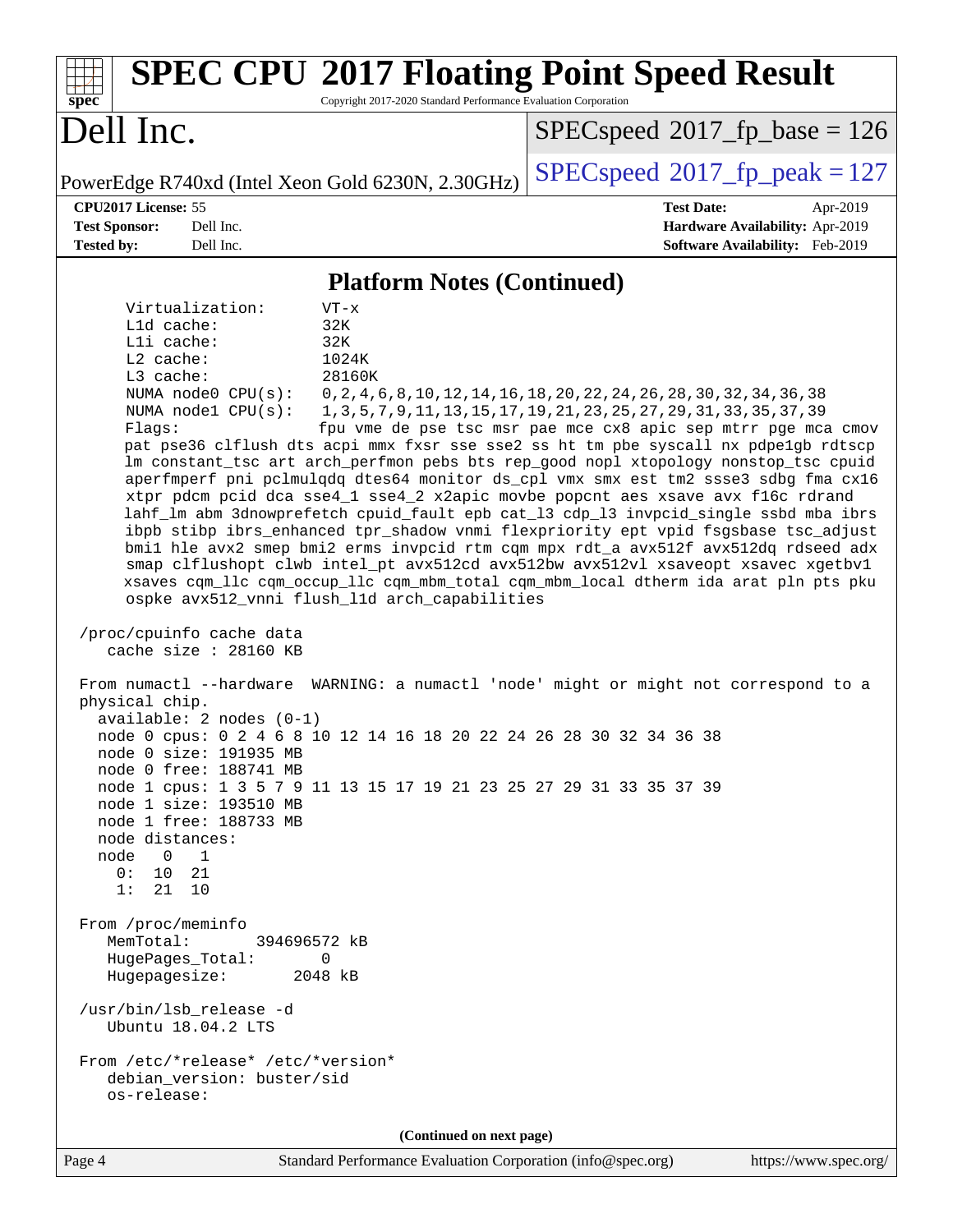| <b>SPEC CPU®2017 Floating Point Speed Result</b><br>$spec^*$<br>Copyright 2017-2020 Standard Performance Evaluation Corporation                                                                                                                                                                                                                                                                                                                                                                                                                                                                                                                                                                                                                                                                                                                                                                                                                                                                                                                                                                                                                                                                                                                                                                                                                                                                                                                                                                                                                      |                                                                                                     |  |  |  |  |
|------------------------------------------------------------------------------------------------------------------------------------------------------------------------------------------------------------------------------------------------------------------------------------------------------------------------------------------------------------------------------------------------------------------------------------------------------------------------------------------------------------------------------------------------------------------------------------------------------------------------------------------------------------------------------------------------------------------------------------------------------------------------------------------------------------------------------------------------------------------------------------------------------------------------------------------------------------------------------------------------------------------------------------------------------------------------------------------------------------------------------------------------------------------------------------------------------------------------------------------------------------------------------------------------------------------------------------------------------------------------------------------------------------------------------------------------------------------------------------------------------------------------------------------------------|-----------------------------------------------------------------------------------------------------|--|--|--|--|
| Dell Inc.                                                                                                                                                                                                                                                                                                                                                                                                                                                                                                                                                                                                                                                                                                                                                                                                                                                                                                                                                                                                                                                                                                                                                                                                                                                                                                                                                                                                                                                                                                                                            | $SPEC speed^{\circ}2017\_fp\_base = 126$                                                            |  |  |  |  |
| PowerEdge R740xd (Intel Xeon Gold 6230N, 2.30GHz)                                                                                                                                                                                                                                                                                                                                                                                                                                                                                                                                                                                                                                                                                                                                                                                                                                                                                                                                                                                                                                                                                                                                                                                                                                                                                                                                                                                                                                                                                                    | $SPEC speed^{\circ}2017$ fp peak = 127                                                              |  |  |  |  |
| CPU2017 License: 55<br>Dell Inc.<br><b>Test Sponsor:</b><br><b>Tested by:</b><br>Dell Inc.                                                                                                                                                                                                                                                                                                                                                                                                                                                                                                                                                                                                                                                                                                                                                                                                                                                                                                                                                                                                                                                                                                                                                                                                                                                                                                                                                                                                                                                           | <b>Test Date:</b><br>Apr-2019<br>Hardware Availability: Apr-2019<br>Software Availability: Feb-2019 |  |  |  |  |
|                                                                                                                                                                                                                                                                                                                                                                                                                                                                                                                                                                                                                                                                                                                                                                                                                                                                                                                                                                                                                                                                                                                                                                                                                                                                                                                                                                                                                                                                                                                                                      |                                                                                                     |  |  |  |  |
| <b>Platform Notes (Continued)</b><br>NAME="Ubuntu"<br>VERSION="18.04.2 LTS (Bionic Beaver)"<br>ID=ubuntu<br>ID_LIKE=debian<br>PRETTY_NAME="Ubuntu 18.04.2 LTS"<br>VERSION ID="18.04"<br>HOME_URL="https://www.ubuntu.com/"<br>SUPPORT_URL="https://help.ubuntu.com/"<br>uname $-a$ :<br>Linux intel-sut 4.15.0-45-generic #48-Ubuntu SMP Tue Jan 29 16:28:13 UTC 2019 x86_64<br>x86 64 x86 64 GNU/Linux<br>Kernel self-reported vulnerability status:<br>CVE-2017-5754 (Meltdown):<br>Not affected<br>CVE-2017-5753 (Spectre variant 1): Mitigation: __user pointer sanitization<br>CVE-2017-5715 (Spectre variant 2): Mitigation: Enhanced IBRS, IBPB<br>run-level 5 Apr 8 11:09<br>SPEC is set to: /home/cpu2017<br>Filesystem<br>Type Size Used Avail Use% Mounted on<br>/dev/sda2<br>ext4 439G<br>25G 392G<br>$6\%$ /<br>Additional information from dmidecode follows.<br>this section. The 'dmidecode' program reads system data which is "intended to allow<br>hardware to be accurately determined", but the intent may not be met, as there are<br>frequent changes to hardware, firmware, and the "DMTF SMBIOS" standard.<br>BIOS Dell Inc. 2.1.7 04/03/2019<br>Memory:<br>12x 00AD069D00AD HMA84GR7CJR4N-WM 32 GB 2 rank 2933<br>12x Not Specified Not Specified<br>(End of data from sysinfo program)<br><b>Compiler Version Notes</b><br>619.1bm_s(base, peak) 638.imagick_s(base, peak)<br>С<br>644.nab_s(base, peak)<br>Intel(R) C Intel(R) 64 Compiler for applications running on Intel(R) 64,<br>Version 19.0.1.144 Build 20181018 | WARNING: Use caution when you interpret<br>======================                                   |  |  |  |  |
| Copyright (C) 1985-2018 Intel Corporation. All rights reserved.                                                                                                                                                                                                                                                                                                                                                                                                                                                                                                                                                                                                                                                                                                                                                                                                                                                                                                                                                                                                                                                                                                                                                                                                                                                                                                                                                                                                                                                                                      |                                                                                                     |  |  |  |  |
| (Continued on next page)                                                                                                                                                                                                                                                                                                                                                                                                                                                                                                                                                                                                                                                                                                                                                                                                                                                                                                                                                                                                                                                                                                                                                                                                                                                                                                                                                                                                                                                                                                                             |                                                                                                     |  |  |  |  |
| Page 5<br>Standard Performance Evaluation Corporation (info@spec.org)                                                                                                                                                                                                                                                                                                                                                                                                                                                                                                                                                                                                                                                                                                                                                                                                                                                                                                                                                                                                                                                                                                                                                                                                                                                                                                                                                                                                                                                                                | https://www.spec.org/                                                                               |  |  |  |  |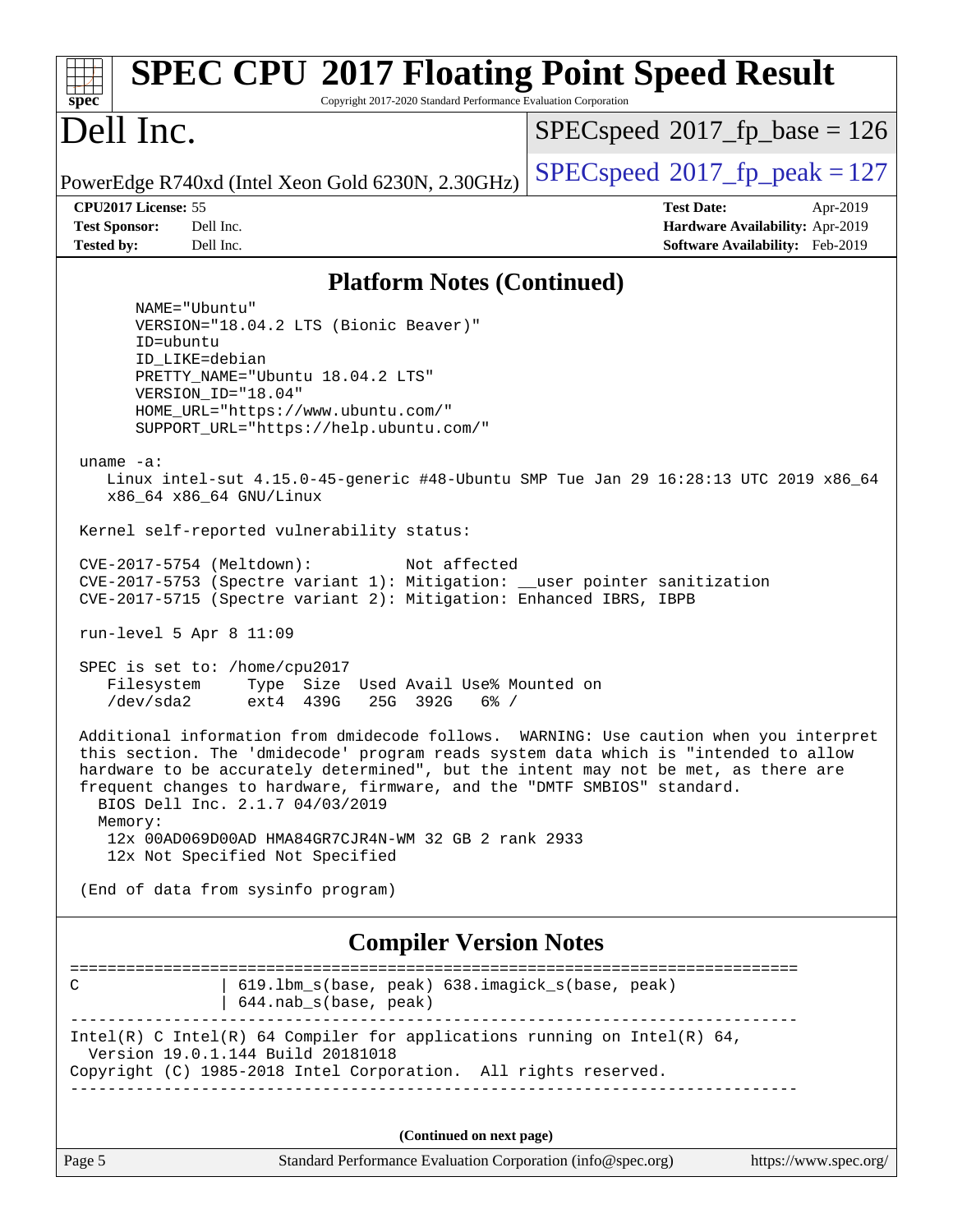| <b>SPEC CPU®2017 Floating Point Speed Result</b><br>Copyright 2017-2020 Standard Performance Evaluation Corporation<br>$spec^*$                                                                                                                                                                                                                                                                                                                                                                                                                                      |                                                                                                     |
|----------------------------------------------------------------------------------------------------------------------------------------------------------------------------------------------------------------------------------------------------------------------------------------------------------------------------------------------------------------------------------------------------------------------------------------------------------------------------------------------------------------------------------------------------------------------|-----------------------------------------------------------------------------------------------------|
| Dell Inc.                                                                                                                                                                                                                                                                                                                                                                                                                                                                                                                                                            | $SPEC speed^{\circ}2017$ fp base = 126                                                              |
| PowerEdge R740xd (Intel Xeon Gold 6230N, 2.30GHz)                                                                                                                                                                                                                                                                                                                                                                                                                                                                                                                    | $SPEC speed^{\circ}2017$ fp peak = 127                                                              |
| CPU2017 License: 55<br><b>Test Sponsor:</b><br>Dell Inc.<br>Tested by:<br>Dell Inc.                                                                                                                                                                                                                                                                                                                                                                                                                                                                                  | <b>Test Date:</b><br>Apr-2019<br>Hardware Availability: Apr-2019<br>Software Availability: Feb-2019 |
| <b>Compiler Version Notes (Continued)</b>                                                                                                                                                                                                                                                                                                                                                                                                                                                                                                                            |                                                                                                     |
| ==================<br>C++, C, Fortran   607.cactuBSSN_s(base, peak)                                                                                                                                                                                                                                                                                                                                                                                                                                                                                                  | ====================================                                                                |
| Intel(R) $C++$ Intel(R) 64 Compiler for applications running on Intel(R) 64,<br>Version 19.0.1.144 Build 20181018<br>Copyright (C) 1985-2018 Intel Corporation. All rights reserved.<br>Intel(R) C Intel(R) 64 Compiler for applications running on Intel(R) 64,<br>Version 19.0.1.144 Build 20181018<br>Copyright (C) 1985-2018 Intel Corporation. All rights reserved.<br>$Intel(R)$ Fortran Intel(R) 64 Compiler for applications running on Intel(R)<br>64, Version 19.0.1.144 Build 20181018<br>Copyright (C) 1985-2018 Intel Corporation. All rights reserved. |                                                                                                     |
| 603.bwaves_s(base, peak) 649.fotonik3d_s(base, peak)<br>Fortran<br>654.roms_s(base, peak)                                                                                                                                                                                                                                                                                                                                                                                                                                                                            |                                                                                                     |
| $Intel(R)$ Fortran Intel(R) 64 Compiler for applications running on Intel(R)<br>64, Version 19.0.1.144 Build 20181018<br>Copyright (C) 1985-2018 Intel Corporation. All rights reserved.                                                                                                                                                                                                                                                                                                                                                                             |                                                                                                     |
| 621.wrf_s(base, peak) 627.cam4_s(base, peak)<br>Fortran, C<br>628.pop2_s(base, peak)                                                                                                                                                                                                                                                                                                                                                                                                                                                                                 | =============================                                                                       |
| $Intel(R)$ Fortran Intel(R) 64 Compiler for applications running on Intel(R)<br>64, Version 19.0.1.144 Build 20181018<br>Copyright (C) 1985-2018 Intel Corporation. All rights reserved.<br>Intel(R) C Intel(R) 64 Compiler for applications running on Intel(R) 64,<br>Version 19.0.1.144 Build 20181018<br>Copyright (C) 1985-2018 Intel Corporation. All rights reserved.                                                                                                                                                                                         |                                                                                                     |
| <b>Base Compiler Invocation</b>                                                                                                                                                                                                                                                                                                                                                                                                                                                                                                                                      |                                                                                                     |

#### [C benchmarks](http://www.spec.org/auto/cpu2017/Docs/result-fields.html#Cbenchmarks): [icc -m64 -std=c11](http://www.spec.org/cpu2017/results/res2019q3/cpu2017-20190805-16535.flags.html#user_CCbase_intel_icc_64bit_c11_33ee0cdaae7deeeab2a9725423ba97205ce30f63b9926c2519791662299b76a0318f32ddfffdc46587804de3178b4f9328c46fa7c2b0cd779d7a61945c91cd35)

[Fortran benchmarks](http://www.spec.org/auto/cpu2017/Docs/result-fields.html#Fortranbenchmarks): [ifort -m64](http://www.spec.org/cpu2017/results/res2019q3/cpu2017-20190805-16535.flags.html#user_FCbase_intel_ifort_64bit_24f2bb282fbaeffd6157abe4f878425411749daecae9a33200eee2bee2fe76f3b89351d69a8130dd5949958ce389cf37ff59a95e7a40d588e8d3a57e0c3fd751)

[Benchmarks using both Fortran and C](http://www.spec.org/auto/cpu2017/Docs/result-fields.html#BenchmarksusingbothFortranandC): [ifort -m64](http://www.spec.org/cpu2017/results/res2019q3/cpu2017-20190805-16535.flags.html#user_CC_FCbase_intel_ifort_64bit_24f2bb282fbaeffd6157abe4f878425411749daecae9a33200eee2bee2fe76f3b89351d69a8130dd5949958ce389cf37ff59a95e7a40d588e8d3a57e0c3fd751) [icc -m64 -std=c11](http://www.spec.org/cpu2017/results/res2019q3/cpu2017-20190805-16535.flags.html#user_CC_FCbase_intel_icc_64bit_c11_33ee0cdaae7deeeab2a9725423ba97205ce30f63b9926c2519791662299b76a0318f32ddfffdc46587804de3178b4f9328c46fa7c2b0cd779d7a61945c91cd35)

**(Continued on next page)**

Page 6 Standard Performance Evaluation Corporation [\(info@spec.org\)](mailto:info@spec.org) <https://www.spec.org/>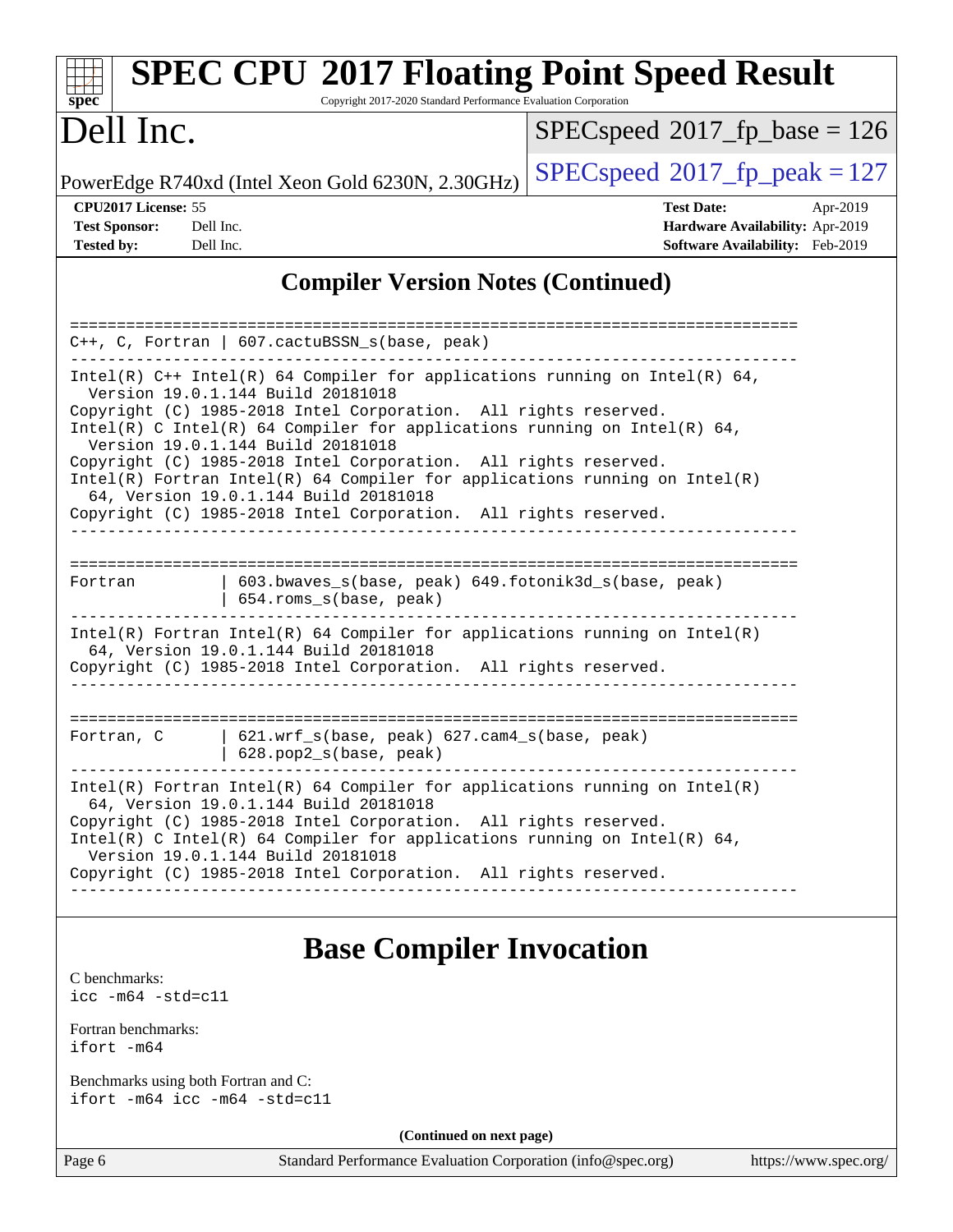## **[SPEC CPU](http://www.spec.org/auto/cpu2017/Docs/result-fields.html#SPECCPU2017FloatingPointSpeedResult)[2017 Floating Point Speed Result](http://www.spec.org/auto/cpu2017/Docs/result-fields.html#SPECCPU2017FloatingPointSpeedResult)**

Copyright 2017-2020 Standard Performance Evaluation Corporation

## Dell Inc.

**[spec](http://www.spec.org/)**

[SPECspeed](http://www.spec.org/auto/cpu2017/Docs/result-fields.html#SPECspeed2017fpbase)<sup>®</sup>2017 fp base = 126

PowerEdge R740xd (Intel Xeon Gold 6230N, 2.30GHz)  $\left|$  [SPECspeed](http://www.spec.org/auto/cpu2017/Docs/result-fields.html#SPECspeed2017fppeak)®[2017\\_fp\\_peak = 1](http://www.spec.org/auto/cpu2017/Docs/result-fields.html#SPECspeed2017fppeak)27

**[CPU2017 License:](http://www.spec.org/auto/cpu2017/Docs/result-fields.html#CPU2017License)** 55 **[Test Date:](http://www.spec.org/auto/cpu2017/Docs/result-fields.html#TestDate)** Apr-2019 **[Test Sponsor:](http://www.spec.org/auto/cpu2017/Docs/result-fields.html#TestSponsor)** Dell Inc. **[Hardware Availability:](http://www.spec.org/auto/cpu2017/Docs/result-fields.html#HardwareAvailability)** Apr-2019 **[Tested by:](http://www.spec.org/auto/cpu2017/Docs/result-fields.html#Testedby)** Dell Inc. **[Software Availability:](http://www.spec.org/auto/cpu2017/Docs/result-fields.html#SoftwareAvailability)** Feb-2019

## **[Base Compiler Invocation \(Continued\)](http://www.spec.org/auto/cpu2017/Docs/result-fields.html#BaseCompilerInvocation)**

[Benchmarks using Fortran, C, and C++:](http://www.spec.org/auto/cpu2017/Docs/result-fields.html#BenchmarksusingFortranCandCXX) [icpc -m64](http://www.spec.org/cpu2017/results/res2019q3/cpu2017-20190805-16535.flags.html#user_CC_CXX_FCbase_intel_icpc_64bit_4ecb2543ae3f1412ef961e0650ca070fec7b7afdcd6ed48761b84423119d1bf6bdf5cad15b44d48e7256388bc77273b966e5eb805aefd121eb22e9299b2ec9d9) [icc -m64 -std=c11](http://www.spec.org/cpu2017/results/res2019q3/cpu2017-20190805-16535.flags.html#user_CC_CXX_FCbase_intel_icc_64bit_c11_33ee0cdaae7deeeab2a9725423ba97205ce30f63b9926c2519791662299b76a0318f32ddfffdc46587804de3178b4f9328c46fa7c2b0cd779d7a61945c91cd35) [ifort -m64](http://www.spec.org/cpu2017/results/res2019q3/cpu2017-20190805-16535.flags.html#user_CC_CXX_FCbase_intel_ifort_64bit_24f2bb282fbaeffd6157abe4f878425411749daecae9a33200eee2bee2fe76f3b89351d69a8130dd5949958ce389cf37ff59a95e7a40d588e8d3a57e0c3fd751)

#### **[Base Portability Flags](http://www.spec.org/auto/cpu2017/Docs/result-fields.html#BasePortabilityFlags)**

 603.bwaves\_s: [-DSPEC\\_LP64](http://www.spec.org/cpu2017/results/res2019q3/cpu2017-20190805-16535.flags.html#suite_basePORTABILITY603_bwaves_s_DSPEC_LP64) 607.cactuBSSN\_s: [-DSPEC\\_LP64](http://www.spec.org/cpu2017/results/res2019q3/cpu2017-20190805-16535.flags.html#suite_basePORTABILITY607_cactuBSSN_s_DSPEC_LP64) 619.lbm\_s: [-DSPEC\\_LP64](http://www.spec.org/cpu2017/results/res2019q3/cpu2017-20190805-16535.flags.html#suite_basePORTABILITY619_lbm_s_DSPEC_LP64) 621.wrf\_s: [-DSPEC\\_LP64](http://www.spec.org/cpu2017/results/res2019q3/cpu2017-20190805-16535.flags.html#suite_basePORTABILITY621_wrf_s_DSPEC_LP64) [-DSPEC\\_CASE\\_FLAG](http://www.spec.org/cpu2017/results/res2019q3/cpu2017-20190805-16535.flags.html#b621.wrf_s_baseCPORTABILITY_DSPEC_CASE_FLAG) [-convert big\\_endian](http://www.spec.org/cpu2017/results/res2019q3/cpu2017-20190805-16535.flags.html#user_baseFPORTABILITY621_wrf_s_convert_big_endian_c3194028bc08c63ac5d04de18c48ce6d347e4e562e8892b8bdbdc0214820426deb8554edfa529a3fb25a586e65a3d812c835984020483e7e73212c4d31a38223) 627.cam4\_s: [-DSPEC\\_LP64](http://www.spec.org/cpu2017/results/res2019q3/cpu2017-20190805-16535.flags.html#suite_basePORTABILITY627_cam4_s_DSPEC_LP64) [-DSPEC\\_CASE\\_FLAG](http://www.spec.org/cpu2017/results/res2019q3/cpu2017-20190805-16535.flags.html#b627.cam4_s_baseCPORTABILITY_DSPEC_CASE_FLAG) 628.pop2\_s: [-DSPEC\\_LP64](http://www.spec.org/cpu2017/results/res2019q3/cpu2017-20190805-16535.flags.html#suite_basePORTABILITY628_pop2_s_DSPEC_LP64) [-DSPEC\\_CASE\\_FLAG](http://www.spec.org/cpu2017/results/res2019q3/cpu2017-20190805-16535.flags.html#b628.pop2_s_baseCPORTABILITY_DSPEC_CASE_FLAG) [-convert big\\_endian](http://www.spec.org/cpu2017/results/res2019q3/cpu2017-20190805-16535.flags.html#user_baseFPORTABILITY628_pop2_s_convert_big_endian_c3194028bc08c63ac5d04de18c48ce6d347e4e562e8892b8bdbdc0214820426deb8554edfa529a3fb25a586e65a3d812c835984020483e7e73212c4d31a38223) [-assume byterecl](http://www.spec.org/cpu2017/results/res2019q3/cpu2017-20190805-16535.flags.html#user_baseFPORTABILITY628_pop2_s_assume_byterecl_7e47d18b9513cf18525430bbf0f2177aa9bf368bc7a059c09b2c06a34b53bd3447c950d3f8d6c70e3faf3a05c8557d66a5798b567902e8849adc142926523472) 638.imagick\_s: [-DSPEC\\_LP64](http://www.spec.org/cpu2017/results/res2019q3/cpu2017-20190805-16535.flags.html#suite_basePORTABILITY638_imagick_s_DSPEC_LP64) 644.nab\_s: [-DSPEC\\_LP64](http://www.spec.org/cpu2017/results/res2019q3/cpu2017-20190805-16535.flags.html#suite_basePORTABILITY644_nab_s_DSPEC_LP64) 649.fotonik3d\_s: [-DSPEC\\_LP64](http://www.spec.org/cpu2017/results/res2019q3/cpu2017-20190805-16535.flags.html#suite_basePORTABILITY649_fotonik3d_s_DSPEC_LP64) 654.roms\_s: [-DSPEC\\_LP64](http://www.spec.org/cpu2017/results/res2019q3/cpu2017-20190805-16535.flags.html#suite_basePORTABILITY654_roms_s_DSPEC_LP64)

#### **[Base Optimization Flags](http://www.spec.org/auto/cpu2017/Docs/result-fields.html#BaseOptimizationFlags)**

[C benchmarks](http://www.spec.org/auto/cpu2017/Docs/result-fields.html#Cbenchmarks):

[-xCORE-AVX512](http://www.spec.org/cpu2017/results/res2019q3/cpu2017-20190805-16535.flags.html#user_CCbase_f-xCORE-AVX512) [-ipo](http://www.spec.org/cpu2017/results/res2019q3/cpu2017-20190805-16535.flags.html#user_CCbase_f-ipo) [-O3](http://www.spec.org/cpu2017/results/res2019q3/cpu2017-20190805-16535.flags.html#user_CCbase_f-O3) [-no-prec-div](http://www.spec.org/cpu2017/results/res2019q3/cpu2017-20190805-16535.flags.html#user_CCbase_f-no-prec-div) [-qopt-prefetch](http://www.spec.org/cpu2017/results/res2019q3/cpu2017-20190805-16535.flags.html#user_CCbase_f-qopt-prefetch) [-ffinite-math-only](http://www.spec.org/cpu2017/results/res2019q3/cpu2017-20190805-16535.flags.html#user_CCbase_f_finite_math_only_cb91587bd2077682c4b38af759c288ed7c732db004271a9512da14a4f8007909a5f1427ecbf1a0fb78ff2a814402c6114ac565ca162485bbcae155b5e4258871) [-qopt-mem-layout-trans=4](http://www.spec.org/cpu2017/results/res2019q3/cpu2017-20190805-16535.flags.html#user_CCbase_f-qopt-mem-layout-trans_fa39e755916c150a61361b7846f310bcdf6f04e385ef281cadf3647acec3f0ae266d1a1d22d972a7087a248fd4e6ca390a3634700869573d231a252c784941a8) [-qopenmp](http://www.spec.org/cpu2017/results/res2019q3/cpu2017-20190805-16535.flags.html#user_CCbase_qopenmp_16be0c44f24f464004c6784a7acb94aca937f053568ce72f94b139a11c7c168634a55f6653758ddd83bcf7b8463e8028bb0b48b77bcddc6b78d5d95bb1df2967) [-DSPEC\\_OPENMP](http://www.spec.org/cpu2017/results/res2019q3/cpu2017-20190805-16535.flags.html#suite_CCbase_DSPEC_OPENMP)

[Fortran benchmarks](http://www.spec.org/auto/cpu2017/Docs/result-fields.html#Fortranbenchmarks): [-DSPEC\\_OPENMP](http://www.spec.org/cpu2017/results/res2019q3/cpu2017-20190805-16535.flags.html#suite_FCbase_DSPEC_OPENMP) [-xCORE-AVX512](http://www.spec.org/cpu2017/results/res2019q3/cpu2017-20190805-16535.flags.html#user_FCbase_f-xCORE-AVX512) [-ipo](http://www.spec.org/cpu2017/results/res2019q3/cpu2017-20190805-16535.flags.html#user_FCbase_f-ipo) [-O3](http://www.spec.org/cpu2017/results/res2019q3/cpu2017-20190805-16535.flags.html#user_FCbase_f-O3) [-no-prec-div](http://www.spec.org/cpu2017/results/res2019q3/cpu2017-20190805-16535.flags.html#user_FCbase_f-no-prec-div) [-qopt-prefetch](http://www.spec.org/cpu2017/results/res2019q3/cpu2017-20190805-16535.flags.html#user_FCbase_f-qopt-prefetch) [-ffinite-math-only](http://www.spec.org/cpu2017/results/res2019q3/cpu2017-20190805-16535.flags.html#user_FCbase_f_finite_math_only_cb91587bd2077682c4b38af759c288ed7c732db004271a9512da14a4f8007909a5f1427ecbf1a0fb78ff2a814402c6114ac565ca162485bbcae155b5e4258871) [-qopt-mem-layout-trans=4](http://www.spec.org/cpu2017/results/res2019q3/cpu2017-20190805-16535.flags.html#user_FCbase_f-qopt-mem-layout-trans_fa39e755916c150a61361b7846f310bcdf6f04e385ef281cadf3647acec3f0ae266d1a1d22d972a7087a248fd4e6ca390a3634700869573d231a252c784941a8) [-qopenmp](http://www.spec.org/cpu2017/results/res2019q3/cpu2017-20190805-16535.flags.html#user_FCbase_qopenmp_16be0c44f24f464004c6784a7acb94aca937f053568ce72f94b139a11c7c168634a55f6653758ddd83bcf7b8463e8028bb0b48b77bcddc6b78d5d95bb1df2967) [-nostandard-realloc-lhs](http://www.spec.org/cpu2017/results/res2019q3/cpu2017-20190805-16535.flags.html#user_FCbase_f_2003_std_realloc_82b4557e90729c0f113870c07e44d33d6f5a304b4f63d4c15d2d0f1fab99f5daaed73bdb9275d9ae411527f28b936061aa8b9c8f2d63842963b95c9dd6426b8a)

[Benchmarks using both Fortran and C](http://www.spec.org/auto/cpu2017/Docs/result-fields.html#BenchmarksusingbothFortranandC):

[-xCORE-AVX512](http://www.spec.org/cpu2017/results/res2019q3/cpu2017-20190805-16535.flags.html#user_CC_FCbase_f-xCORE-AVX512) [-ipo](http://www.spec.org/cpu2017/results/res2019q3/cpu2017-20190805-16535.flags.html#user_CC_FCbase_f-ipo) [-O3](http://www.spec.org/cpu2017/results/res2019q3/cpu2017-20190805-16535.flags.html#user_CC_FCbase_f-O3) [-no-prec-div](http://www.spec.org/cpu2017/results/res2019q3/cpu2017-20190805-16535.flags.html#user_CC_FCbase_f-no-prec-div) [-qopt-prefetch](http://www.spec.org/cpu2017/results/res2019q3/cpu2017-20190805-16535.flags.html#user_CC_FCbase_f-qopt-prefetch) [-ffinite-math-only](http://www.spec.org/cpu2017/results/res2019q3/cpu2017-20190805-16535.flags.html#user_CC_FCbase_f_finite_math_only_cb91587bd2077682c4b38af759c288ed7c732db004271a9512da14a4f8007909a5f1427ecbf1a0fb78ff2a814402c6114ac565ca162485bbcae155b5e4258871) [-qopt-mem-layout-trans=4](http://www.spec.org/cpu2017/results/res2019q3/cpu2017-20190805-16535.flags.html#user_CC_FCbase_f-qopt-mem-layout-trans_fa39e755916c150a61361b7846f310bcdf6f04e385ef281cadf3647acec3f0ae266d1a1d22d972a7087a248fd4e6ca390a3634700869573d231a252c784941a8) [-qopenmp](http://www.spec.org/cpu2017/results/res2019q3/cpu2017-20190805-16535.flags.html#user_CC_FCbase_qopenmp_16be0c44f24f464004c6784a7acb94aca937f053568ce72f94b139a11c7c168634a55f6653758ddd83bcf7b8463e8028bb0b48b77bcddc6b78d5d95bb1df2967) [-DSPEC\\_OPENMP](http://www.spec.org/cpu2017/results/res2019q3/cpu2017-20190805-16535.flags.html#suite_CC_FCbase_DSPEC_OPENMP) [-nostandard-realloc-lhs](http://www.spec.org/cpu2017/results/res2019q3/cpu2017-20190805-16535.flags.html#user_CC_FCbase_f_2003_std_realloc_82b4557e90729c0f113870c07e44d33d6f5a304b4f63d4c15d2d0f1fab99f5daaed73bdb9275d9ae411527f28b936061aa8b9c8f2d63842963b95c9dd6426b8a)

[Benchmarks using Fortran, C, and C++:](http://www.spec.org/auto/cpu2017/Docs/result-fields.html#BenchmarksusingFortranCandCXX)

|                         | -xCORE-AVX512 -ipo -03 -no-prec-div -qopt-prefetch                 |  |
|-------------------------|--------------------------------------------------------------------|--|
|                         | -ffinite-math-only -qopt-mem-layout-trans=4 -qopenmp -DSPEC OPENMP |  |
| -nostandard-realloc-lhs |                                                                    |  |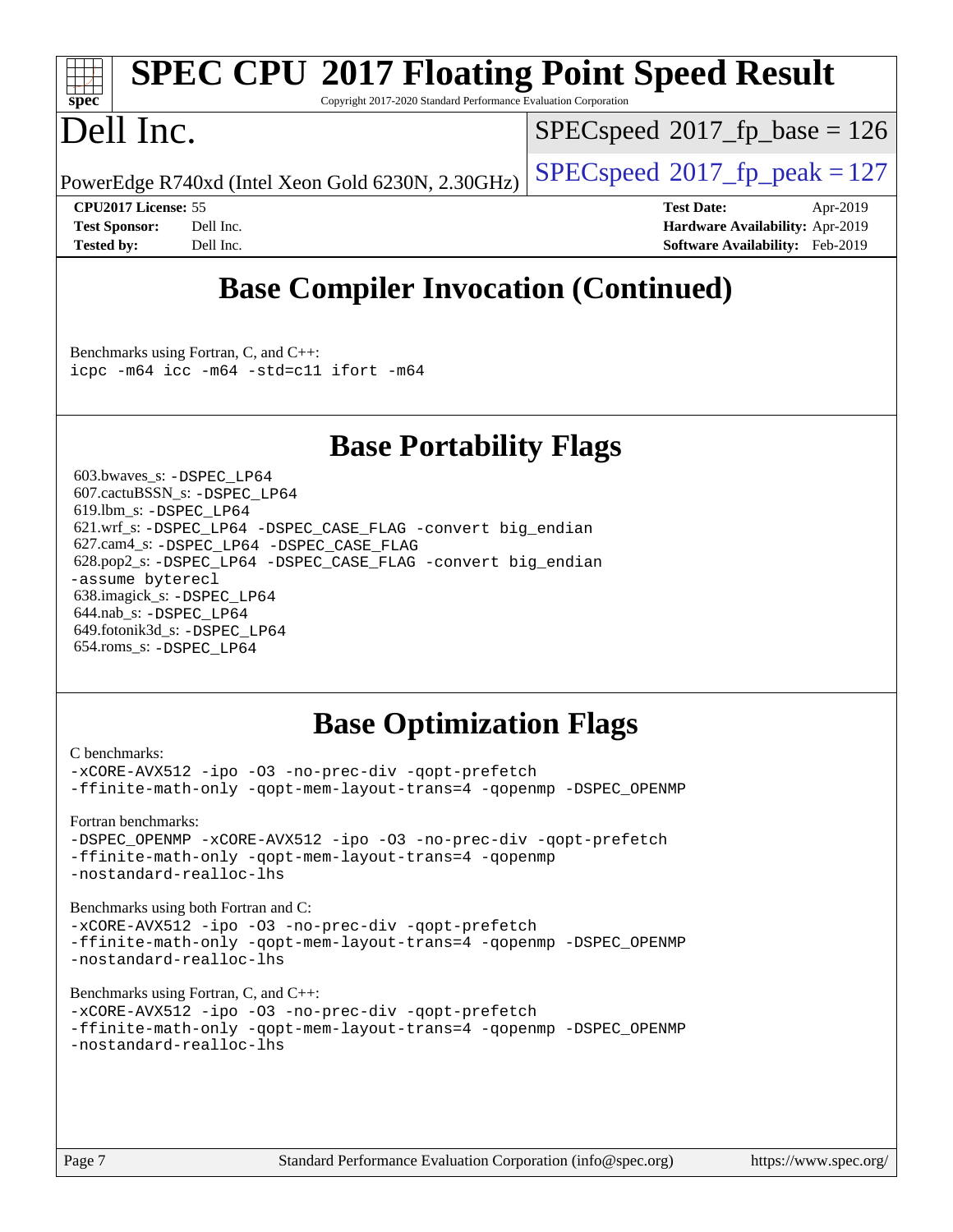|                                              | <b>EXAMPLE SPEC CPU®2017 Floating Point Speed Result</b>        |
|----------------------------------------------|-----------------------------------------------------------------|
| $\mathbf{S}\mathbf{D}\mathbf{e}\mathbf{C}^*$ | Copyright 2017-2020 Standard Performance Evaluation Corporation |

Copyright 2017-2020 Standard Performance Evaluation Corporation

## ell Inc.

 $SPECspeed*2017_fp\_base = 126$  $SPECspeed*2017_fp\_base = 126$ 

PowerEdge R740xd (Intel Xeon Gold 6230N, 2.30GHz)  $\left|$  [SPECspeed](http://www.spec.org/auto/cpu2017/Docs/result-fields.html#SPECspeed2017fppeak)®[2017\\_fp\\_peak = 1](http://www.spec.org/auto/cpu2017/Docs/result-fields.html#SPECspeed2017fppeak)27

**[CPU2017 License:](http://www.spec.org/auto/cpu2017/Docs/result-fields.html#CPU2017License)** 55 **[Test Date:](http://www.spec.org/auto/cpu2017/Docs/result-fields.html#TestDate)** Apr-2019 **[Test Sponsor:](http://www.spec.org/auto/cpu2017/Docs/result-fields.html#TestSponsor)** Dell Inc. **[Hardware Availability:](http://www.spec.org/auto/cpu2017/Docs/result-fields.html#HardwareAvailability)** Apr-2019 **[Tested by:](http://www.spec.org/auto/cpu2017/Docs/result-fields.html#Testedby)** Dell Inc. **[Software Availability:](http://www.spec.org/auto/cpu2017/Docs/result-fields.html#SoftwareAvailability)** Feb-2019

#### **[Peak Compiler Invocation](http://www.spec.org/auto/cpu2017/Docs/result-fields.html#PeakCompilerInvocation)**

[C benchmarks](http://www.spec.org/auto/cpu2017/Docs/result-fields.html#Cbenchmarks): [icc -m64 -std=c11](http://www.spec.org/cpu2017/results/res2019q3/cpu2017-20190805-16535.flags.html#user_CCpeak_intel_icc_64bit_c11_33ee0cdaae7deeeab2a9725423ba97205ce30f63b9926c2519791662299b76a0318f32ddfffdc46587804de3178b4f9328c46fa7c2b0cd779d7a61945c91cd35)

[Fortran benchmarks](http://www.spec.org/auto/cpu2017/Docs/result-fields.html#Fortranbenchmarks): [ifort -m64](http://www.spec.org/cpu2017/results/res2019q3/cpu2017-20190805-16535.flags.html#user_FCpeak_intel_ifort_64bit_24f2bb282fbaeffd6157abe4f878425411749daecae9a33200eee2bee2fe76f3b89351d69a8130dd5949958ce389cf37ff59a95e7a40d588e8d3a57e0c3fd751)

[Benchmarks using both Fortran and C](http://www.spec.org/auto/cpu2017/Docs/result-fields.html#BenchmarksusingbothFortranandC): [ifort -m64](http://www.spec.org/cpu2017/results/res2019q3/cpu2017-20190805-16535.flags.html#user_CC_FCpeak_intel_ifort_64bit_24f2bb282fbaeffd6157abe4f878425411749daecae9a33200eee2bee2fe76f3b89351d69a8130dd5949958ce389cf37ff59a95e7a40d588e8d3a57e0c3fd751) [icc -m64 -std=c11](http://www.spec.org/cpu2017/results/res2019q3/cpu2017-20190805-16535.flags.html#user_CC_FCpeak_intel_icc_64bit_c11_33ee0cdaae7deeeab2a9725423ba97205ce30f63b9926c2519791662299b76a0318f32ddfffdc46587804de3178b4f9328c46fa7c2b0cd779d7a61945c91cd35)

[Benchmarks using Fortran, C, and C++](http://www.spec.org/auto/cpu2017/Docs/result-fields.html#BenchmarksusingFortranCandCXX): [icpc -m64](http://www.spec.org/cpu2017/results/res2019q3/cpu2017-20190805-16535.flags.html#user_CC_CXX_FCpeak_intel_icpc_64bit_4ecb2543ae3f1412ef961e0650ca070fec7b7afdcd6ed48761b84423119d1bf6bdf5cad15b44d48e7256388bc77273b966e5eb805aefd121eb22e9299b2ec9d9) [icc -m64 -std=c11](http://www.spec.org/cpu2017/results/res2019q3/cpu2017-20190805-16535.flags.html#user_CC_CXX_FCpeak_intel_icc_64bit_c11_33ee0cdaae7deeeab2a9725423ba97205ce30f63b9926c2519791662299b76a0318f32ddfffdc46587804de3178b4f9328c46fa7c2b0cd779d7a61945c91cd35) [ifort -m64](http://www.spec.org/cpu2017/results/res2019q3/cpu2017-20190805-16535.flags.html#user_CC_CXX_FCpeak_intel_ifort_64bit_24f2bb282fbaeffd6157abe4f878425411749daecae9a33200eee2bee2fe76f3b89351d69a8130dd5949958ce389cf37ff59a95e7a40d588e8d3a57e0c3fd751)

#### **[Peak Portability Flags](http://www.spec.org/auto/cpu2017/Docs/result-fields.html#PeakPortabilityFlags)**

Same as Base Portability Flags

### **[Peak Optimization Flags](http://www.spec.org/auto/cpu2017/Docs/result-fields.html#PeakOptimizationFlags)**

[C benchmarks](http://www.spec.org/auto/cpu2017/Docs/result-fields.html#Cbenchmarks):

```
 619.lbm_s: -xCORE-AVX512 -ipo -O3 -no-prec-div -qopt-prefetch
-ffinite-math-only -qopt-mem-layout-trans=4 -qopenmp
-DSPEC_OPENMP
 638.imagick_s: basepeak = yes
```
644.nab\_s: Same as 619.lbm\_s

[Fortran benchmarks](http://www.spec.org/auto/cpu2017/Docs/result-fields.html#Fortranbenchmarks):

 603.bwaves\_s: [-prof-gen](http://www.spec.org/cpu2017/results/res2019q3/cpu2017-20190805-16535.flags.html#user_peakPASS1_FFLAGSPASS1_LDFLAGS603_bwaves_s_prof_gen_5aa4926d6013ddb2a31985c654b3eb18169fc0c6952a63635c234f711e6e63dd76e94ad52365559451ec499a2cdb89e4dc58ba4c67ef54ca681ffbe1461d6b36)(pass 1) [-prof-use](http://www.spec.org/cpu2017/results/res2019q3/cpu2017-20190805-16535.flags.html#user_peakPASS2_FFLAGSPASS2_LDFLAGS603_bwaves_s_prof_use_1a21ceae95f36a2b53c25747139a6c16ca95bd9def2a207b4f0849963b97e94f5260e30a0c64f4bb623698870e679ca08317ef8150905d41bd88c6f78df73f19)(pass 2) [-DSPEC\\_SUPPRESS\\_OPENMP](http://www.spec.org/cpu2017/results/res2019q3/cpu2017-20190805-16535.flags.html#suite_peakPASS1_FOPTIMIZE603_bwaves_s_DSPEC_SUPPRESS_OPENMP) [-DSPEC\\_OPENMP](http://www.spec.org/cpu2017/results/res2019q3/cpu2017-20190805-16535.flags.html#suite_peakPASS2_FOPTIMIZE603_bwaves_s_DSPEC_OPENMP) [-O2](http://www.spec.org/cpu2017/results/res2019q3/cpu2017-20190805-16535.flags.html#user_peakPASS1_FOPTIMIZE603_bwaves_s_f-O2) [-xCORE-AVX512](http://www.spec.org/cpu2017/results/res2019q3/cpu2017-20190805-16535.flags.html#user_peakPASS2_FOPTIMIZE603_bwaves_s_f-xCORE-AVX512) [-qopt-prefetch](http://www.spec.org/cpu2017/results/res2019q3/cpu2017-20190805-16535.flags.html#user_peakPASS1_FOPTIMIZEPASS2_FOPTIMIZE603_bwaves_s_f-qopt-prefetch) [-ipo](http://www.spec.org/cpu2017/results/res2019q3/cpu2017-20190805-16535.flags.html#user_peakPASS2_FOPTIMIZE603_bwaves_s_f-ipo) [-O3](http://www.spec.org/cpu2017/results/res2019q3/cpu2017-20190805-16535.flags.html#user_peakPASS2_FOPTIMIZE603_bwaves_s_f-O3) [-ffinite-math-only](http://www.spec.org/cpu2017/results/res2019q3/cpu2017-20190805-16535.flags.html#user_peakPASS1_FOPTIMIZEPASS2_FOPTIMIZE603_bwaves_s_f_finite_math_only_cb91587bd2077682c4b38af759c288ed7c732db004271a9512da14a4f8007909a5f1427ecbf1a0fb78ff2a814402c6114ac565ca162485bbcae155b5e4258871) [-no-prec-div](http://www.spec.org/cpu2017/results/res2019q3/cpu2017-20190805-16535.flags.html#user_peakPASS2_FOPTIMIZE603_bwaves_s_f-no-prec-div) [-qopt-mem-layout-trans=4](http://www.spec.org/cpu2017/results/res2019q3/cpu2017-20190805-16535.flags.html#user_peakPASS1_FOPTIMIZEPASS2_FOPTIMIZE603_bwaves_s_f-qopt-mem-layout-trans_fa39e755916c150a61361b7846f310bcdf6f04e385ef281cadf3647acec3f0ae266d1a1d22d972a7087a248fd4e6ca390a3634700869573d231a252c784941a8) [-qopenmp](http://www.spec.org/cpu2017/results/res2019q3/cpu2017-20190805-16535.flags.html#user_peakPASS2_FOPTIMIZE603_bwaves_s_qopenmp_16be0c44f24f464004c6784a7acb94aca937f053568ce72f94b139a11c7c168634a55f6653758ddd83bcf7b8463e8028bb0b48b77bcddc6b78d5d95bb1df2967) [-nostandard-realloc-lhs](http://www.spec.org/cpu2017/results/res2019q3/cpu2017-20190805-16535.flags.html#user_peakEXTRA_FOPTIMIZE603_bwaves_s_f_2003_std_realloc_82b4557e90729c0f113870c07e44d33d6f5a304b4f63d4c15d2d0f1fab99f5daaed73bdb9275d9ae411527f28b936061aa8b9c8f2d63842963b95c9dd6426b8a)

649.fotonik3d\_s: Same as 603.bwaves\_s

654.roms\_s: basepeak = yes

[Benchmarks using both Fortran and C](http://www.spec.org/auto/cpu2017/Docs/result-fields.html#BenchmarksusingbothFortranandC):

**(Continued on next page)**